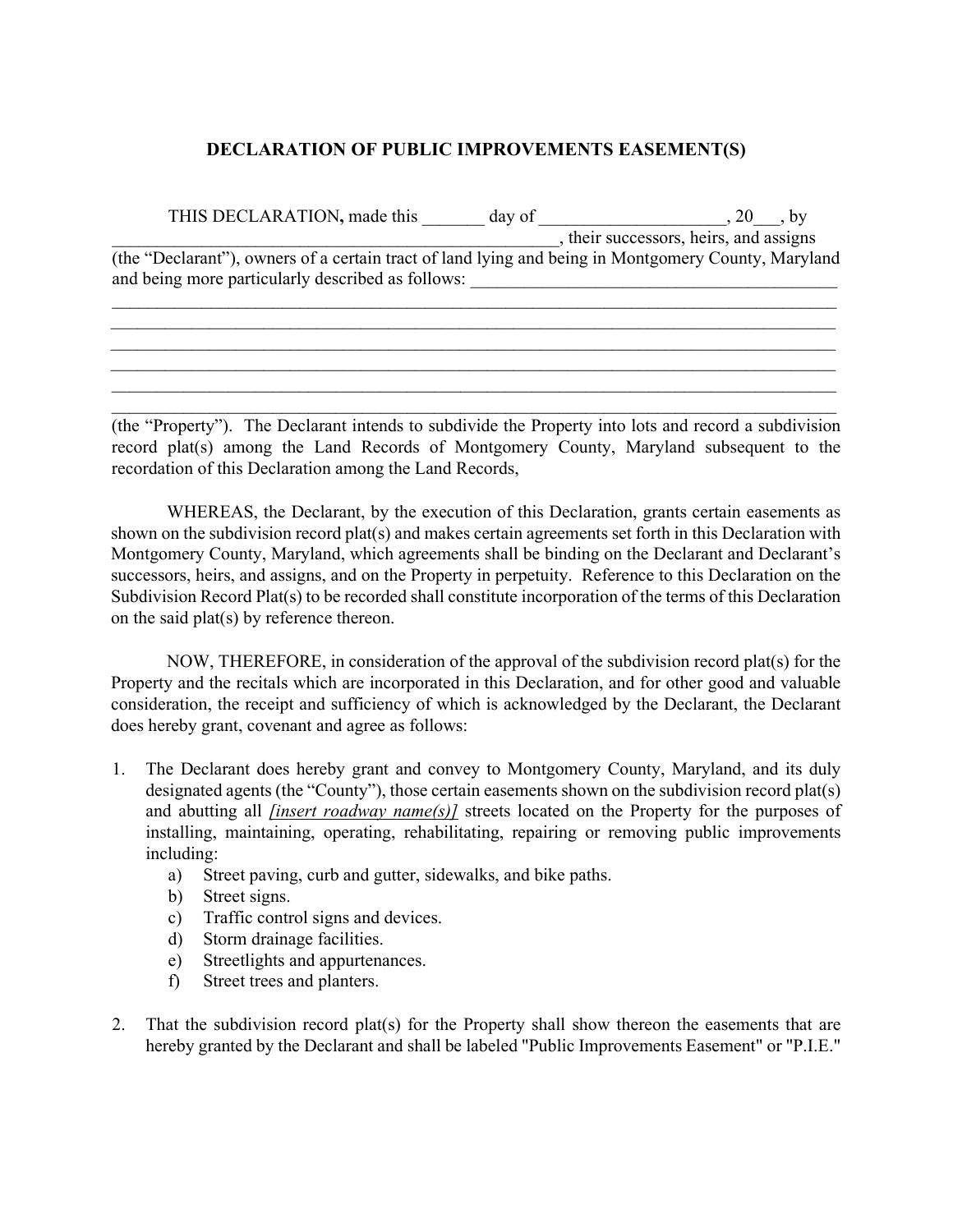Declaration of Public Improvements Easement(s) form Page 2

- 3. That the easements granted under Paragraph 1 and shown on the subdivision record plat(s) as required under Paragraph 2 shall be *[insert appropriate dimension(s) in accordance with the Road Code or applicable standards]* in width and shall be contiguous with and parallel and abutting the right-of-way lines of all of the affected *[insert roadway Name(s)]* streets.
- 4. The Declarant does hereby covenant and agree that the granting of the easements shall not obligate the County to maintain non-public areas abutting *[insert roadway name(s)]* this public improvement easement.
- 5. The Declarant covenants and agrees that no fence, wall, or structure shall be erected or installed within or under the Public Improvements Easement other than those structures which are approved by Montgomery County, Maryland under applicable law. Should the County determine to remove any of the public improvements at any time, the County shall not be required to replace any improvements which are removed.
- 6. Declarant may plant trees and shrubs within the Public Improvements Easement in accordance with the applicable County law. Should the County, in order to maintain its facilities within the Public Improvements Easement, be required to remove any of the trees or shrubs, the County will not be required to replace them, and the Declarant will save the County harmless from any claim for damages to the trees and shrubs.
- 7. The Declarant does grant the Easements described in this Declaration and shown on the subdivision record plat(s) in perpetuity unto Montgomery County, Maryland.

IN WITNESS WHEREOF, the parties have executed this Declaration of Public Improvements Easement under seal on the date first written above.

| WITNESS:                                | $\int$ <i>identify the owner(s)</i> $\int$                       |  |
|-----------------------------------------|------------------------------------------------------------------|--|
| Printed Name:                           | By:<br>Title:                                                    |  |
| APPROVED FOR FORM AND LEGALITY          | MONTGOMERY COUNTY, MARYLAND                                      |  |
| By:<br><b>Associate County Attorney</b> | By: Mitra Pedoeem, Director<br>Department of Permitting Services |  |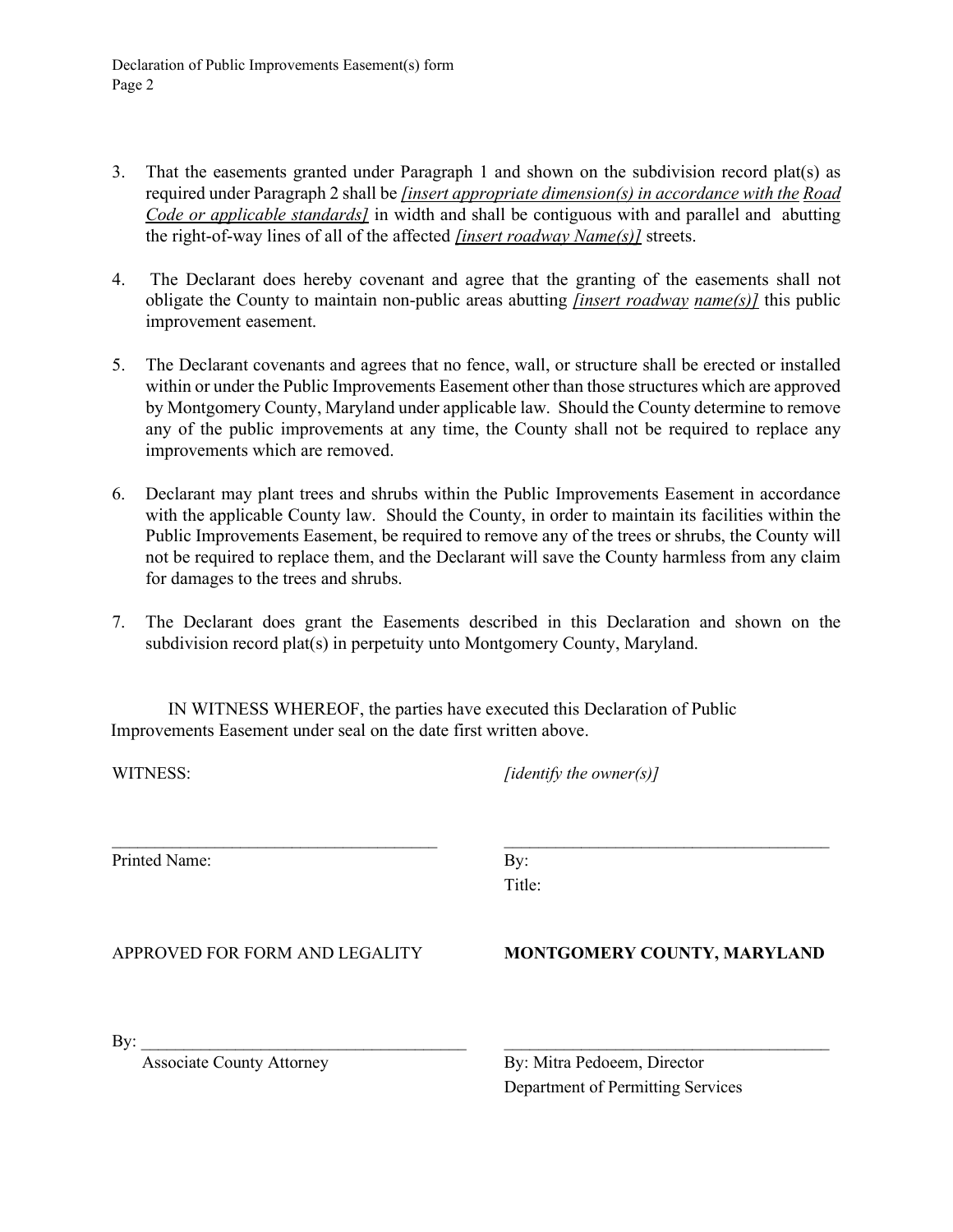Declaration of Public Improvements Easement(s) form Page 3

# STATE OF:

COUNTY OF:

I hereby certify that on this day of  $\qquad \qquad$ , 20  $\qquad$ , before the subscriber, a Notary Public in and for the State and County aforesaid, personally appeared \_\_\_\_\_\_\_\_\_\_\_\_\_\_\_\_\_\_\_\_\_\_\_\_\_\_\_\_\_\_\_\_\_\_\_\_\_\_\_\_\_\_\_\_\_\_\_\_\_\_\_\_\_\_\_\_, known to me (or satisfactorily proven) to be the person(s) described in the foregoing instrument, who did acknowledge that (he) (she) (they), having been properly authorized, executed the same in the capacity therein stated and for the purposes therein contained.

**IN TESTIMONY WHEREOF**, I have affixed my hand and official seal.

## **NOTARY PUBLIC**

My Commission Expires \_\_\_\_\_\_\_\_\_\_\_\_\_\_\_\_\_\_\_\_\_

 $\mathcal{L}_\text{max}$  , and the set of the set of the set of the set of the set of the set of the set of the set of the set of the set of the set of the set of the set of the set of the set of the set of the set of the set of the

STATE OF:

COUNTY OF:

I hereby certify that on this \_\_\_\_\_\_ day of \_\_\_\_\_\_\_\_\_\_\_\_\_, 20\_\_\_\_, before the subscriber, a Notary Public in and for the State and County aforesaid, personally appeared \_\_\_\_\_\_\_\_\_\_\_\_\_\_\_\_\_\_\_\_\_\_\_\_\_\_\_\_\_\_\_\_\_\_\_\_\_\_\_\_\_, Director of the Department of Permitting Services, known to me (or satisfactorily proven) to be the person described in the foregoing instrument, who did acknowledge that she, having been properly authorized, executed the same on behalf of Montgomery County, Maryland in the capacity therein stated and for the purposes therein contained.

**IN TESTIMONY WHEREOF**, I have affixed my hand and official seal.

#### **NOTARY PUBLIC**

 $\frac{1}{\sqrt{2}}$  ,  $\frac{1}{\sqrt{2}}$  ,  $\frac{1}{\sqrt{2}}$  ,  $\frac{1}{\sqrt{2}}$  ,  $\frac{1}{\sqrt{2}}$  ,  $\frac{1}{\sqrt{2}}$  ,  $\frac{1}{\sqrt{2}}$  ,  $\frac{1}{\sqrt{2}}$  ,  $\frac{1}{\sqrt{2}}$  ,  $\frac{1}{\sqrt{2}}$  ,  $\frac{1}{\sqrt{2}}$  ,  $\frac{1}{\sqrt{2}}$  ,  $\frac{1}{\sqrt{2}}$  ,  $\frac{1}{\sqrt{2}}$  ,  $\frac{1}{\sqrt{2}}$ 

My Commission Expires \_\_\_\_\_\_\_\_\_\_\_\_\_\_\_\_\_\_\_\_\_\_